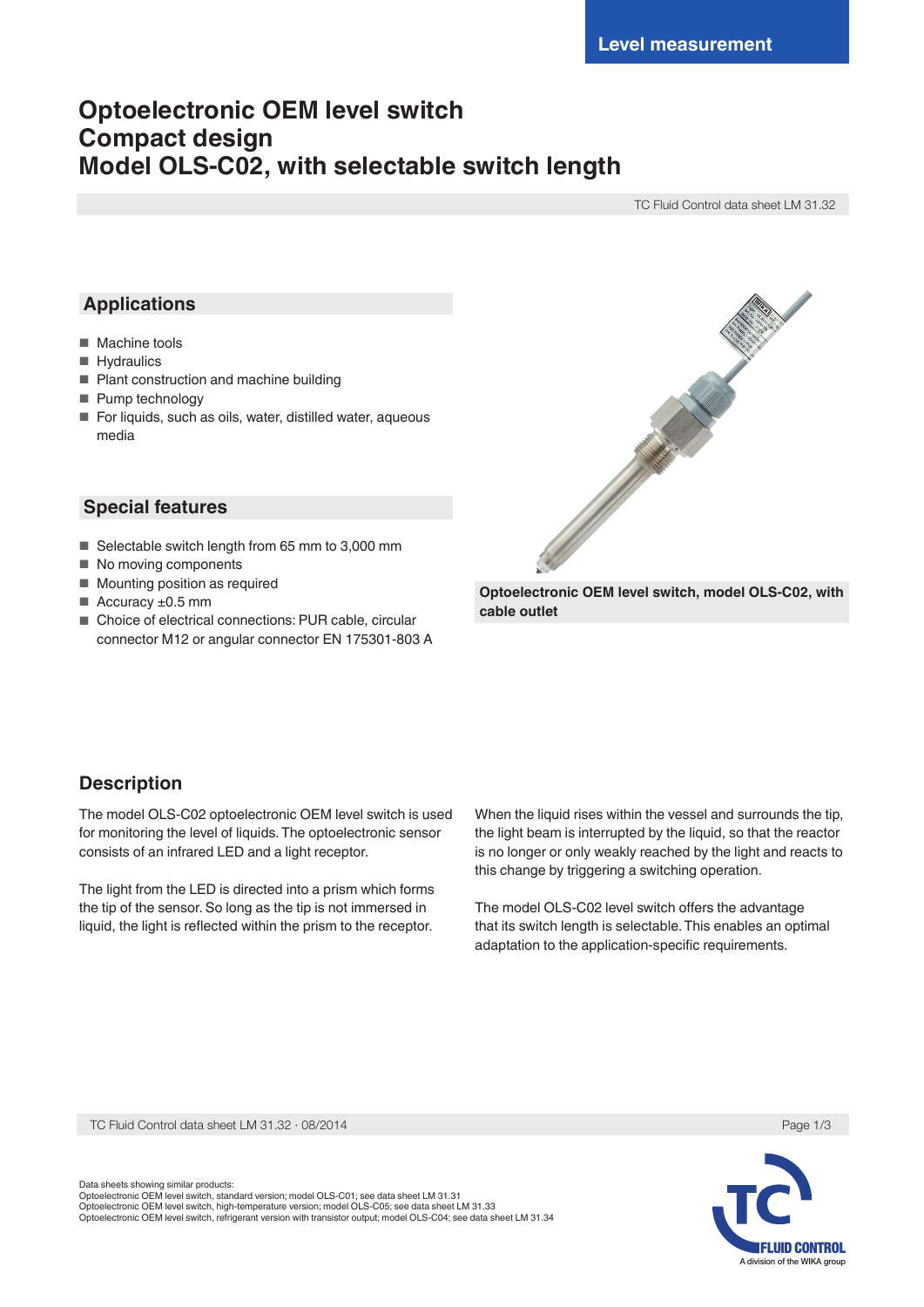# **Specifications**

| <b>General data</b>                                              |                                                                                            |
|------------------------------------------------------------------|--------------------------------------------------------------------------------------------|
| <b>Measuring accuracy</b>                                        | $+0.5$ mm                                                                                  |
| Minimum distance<br>from the glass tip to an<br>opposite surface | $>10$ mm                                                                                   |
| <b>Mounting position</b>                                         | as required                                                                                |
| Switch length L                                                  | Standard lengths: 150, 300, 500, 750, 1,000 and<br>$1,500$ mm;<br>other lengths on request |
|                                                                  | $L_{\text{min}} = 65$ mm<br>$L_{\text{max}} = 3,000 \text{ mm}$                            |
| <b>Process connection</b>                                        | $G1/2$ " (male)                                                                            |

| Design data                                    |                                   |
|------------------------------------------------|-----------------------------------|
| <b>Responsiveness</b>                          | preset, please specify the medium |
| <b>Medium temperature</b>                      | $-30+100$ °C                      |
| <b>Ambient temperature</b>                     | $-25+70$ °C                       |
| <b>Operating pressure</b>                      | $0 2.5$ MPa $(0 25$ bar)          |
| <b>Materials</b><br>$\blacksquare$ Light guide | Borosilicate glass                |
| Case und process<br>connection                 | Stainless steel 1.4571            |

| <b>Electrical data</b>         |                                                                                                      |
|--------------------------------|------------------------------------------------------------------------------------------------------|
| <b>Power supply</b>            | DC 12  32 V                                                                                          |
| Max. current supply            | 40 mA                                                                                                |
| Output                         | PNP transistor, protected against reverse polarity                                                   |
| <b>Electrical connection</b>   |                                                                                                      |
| PUR cable                      | Standard lengths: 2 and 5 m<br>Diameter: $3 \times 0.25$ mm <sup>2</sup><br>Cable end: cut to length |
| Circular connector             | M <sub>12</sub>                                                                                      |
| Angular connector              | per EN 175301-803 A                                                                                  |
| <b>Switching function</b>      | Normally open (closed in medium) or normally<br>closed (open in medium)                              |
| Ingress protection             | IP 65                                                                                                |
| <b>Number of switch points</b> | 1                                                                                                    |

# **Options**

- Other versions on request
- Accessories: Circular connector M8 with cable